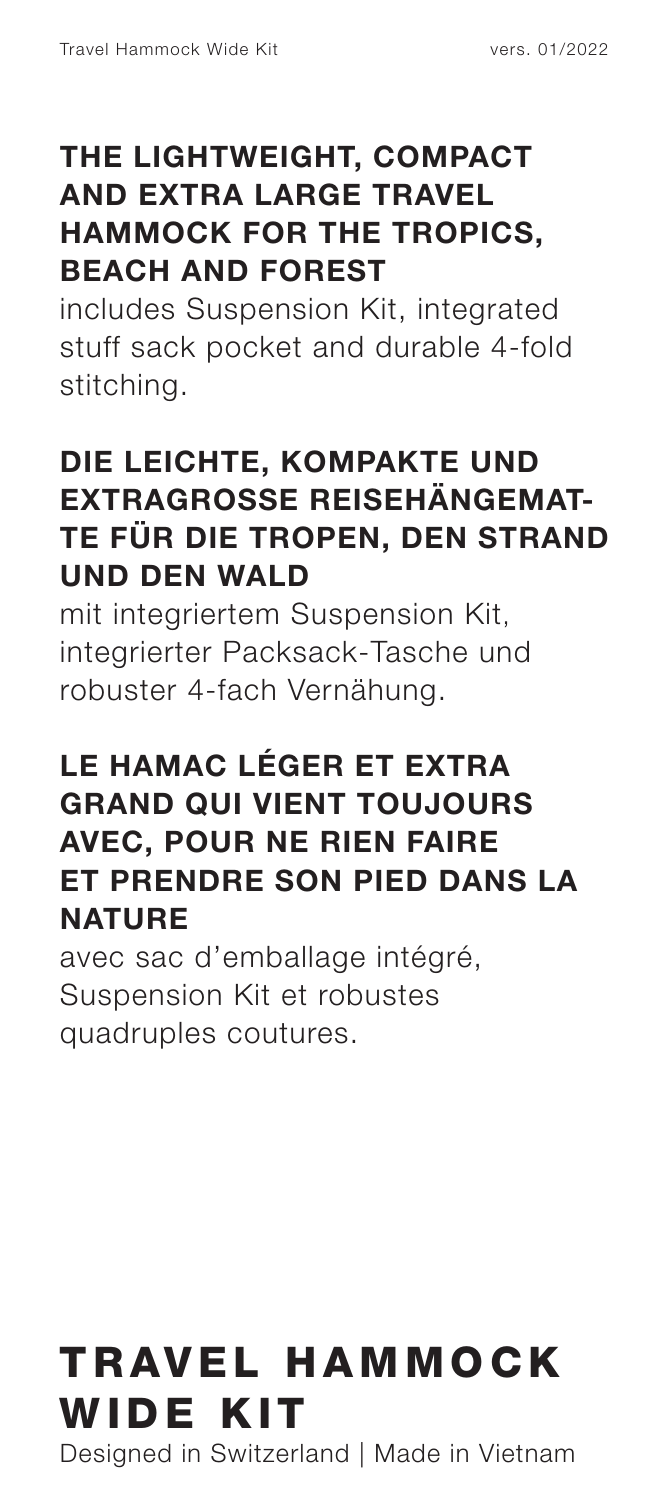



Quick setup and teardown of the ham mock with our ingenious Slit Line (pat. pend) and Strap-Lock, using a webbing strap that is gentle to trees.

**Quick setup and teardown of th<br>mock with our ingenious Slit Lin<br>pend) and Strap-Lock, using a v<br>strap that is gentle to trees.<br>Schnelles Auf- und Abhängen d<br>Hängematte mit raffinierten Auff<br>Schlitz-Seile (pat.pend) und St** Schnelles Auf- und Abhängen der Hängematte mit raffinierten Aufhänge-Schlitz-Seile (pat.pend) und Strap-Lock-Sicherung des baumschonenden Gewebebandes.

# **TRAVEL**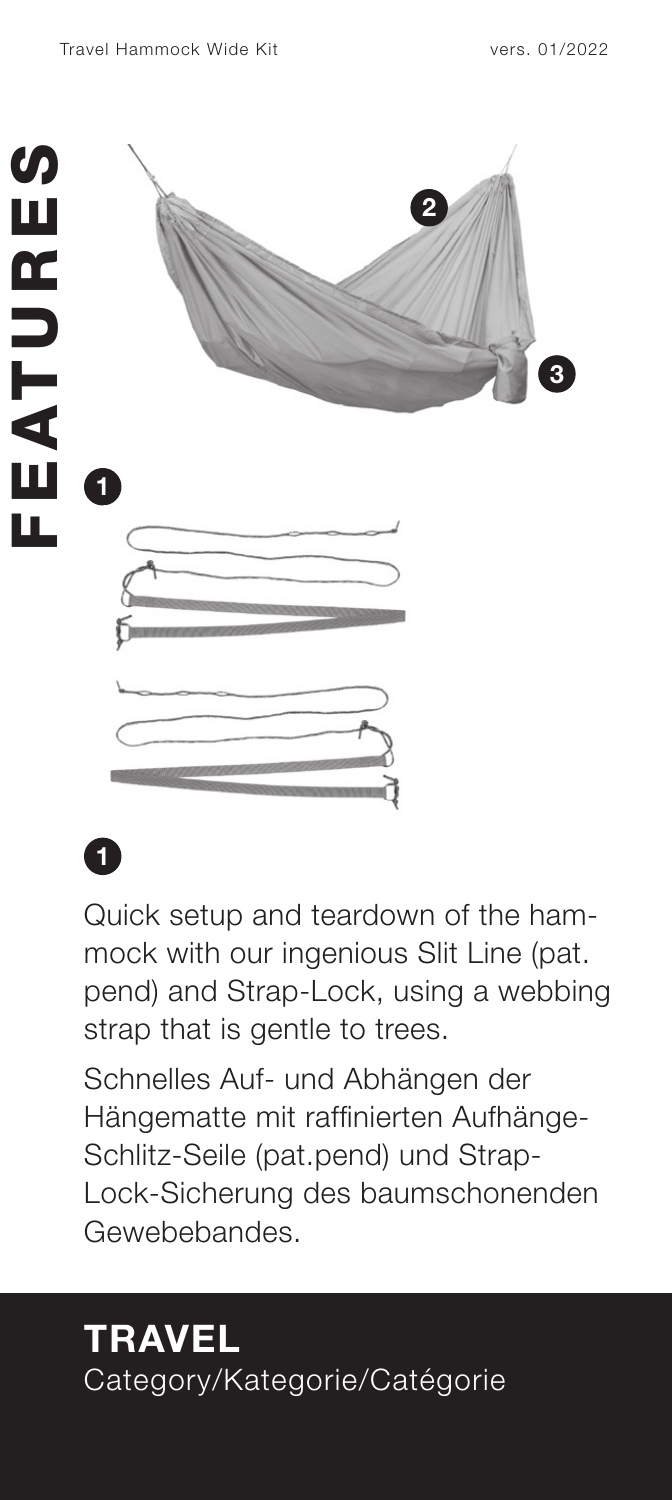Montage et démontage super rapides du hamac grâce à un système raffiné de cordes fendues (pat. pend.) et à un dispositif d'assurage Strap-Lock des sangles textiles (spécialement concues pour ménager les arbres).

**2**

Durable quadruple stitching Robuste 4-fach Vernähung an den Enden

Couture robuste avec quadruple couture aux extrémités



Integrated packsack doubles as a pouch for a water bottle, glasses, book or E-book reader.

Der integrierte Packsack dient gleich zeitug als Tasche für die Wasserflasche, Brille und Taschenbuch.

Le sac de rangement intégré sert également comme sac pour la gourde, à eau, les lunettes et le livre de poche.



**1 – 2 Sleeps** latzangebot ombre de places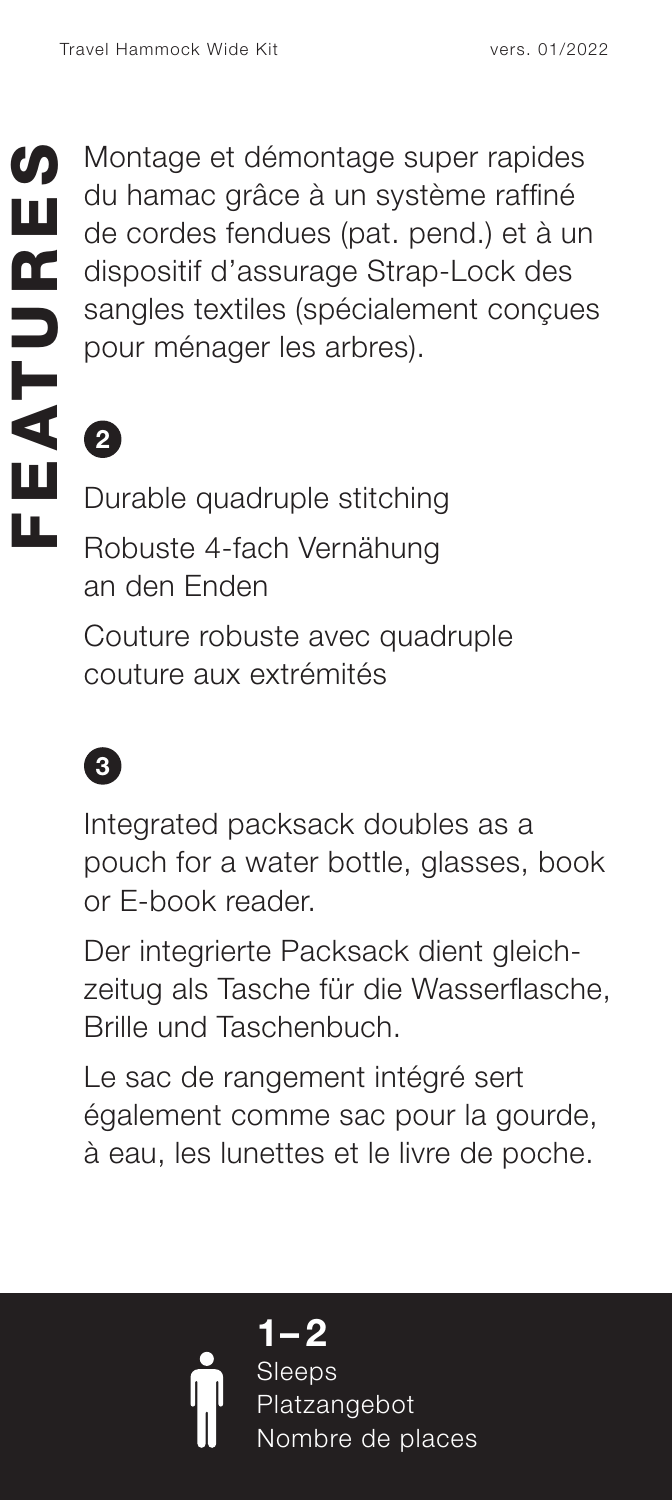# 195 cm / 6.4 ft

Body size max / Max. Körpergrösse / Taille max. du corps Fravel Hammock Wide Kit vers. 01/2022<br>
FRIES CM / 6.4 ft<br>
Falle max. du corps<br>
Taille max. du corps<br>
FRIES COVID-1.6 OZ<br>
Moinht / Courinht / Doido

# 615 g / 21.6 oz Weight / Gewicht / Poids

# 18 x 13 cm 7.0 x 5.1" Packed size / Packmass / Volume

# 270 x 210 cm 106.3 x 82.6"

Sleep area / Liegefläche / Surface de repos

# 295 x 210 cm 116.1 x 82.6"

Full size / Gesamtmasse / Dimensions

# 200 kg / 440 lb

Weight limit / Maximale Traglast / Charge maximale